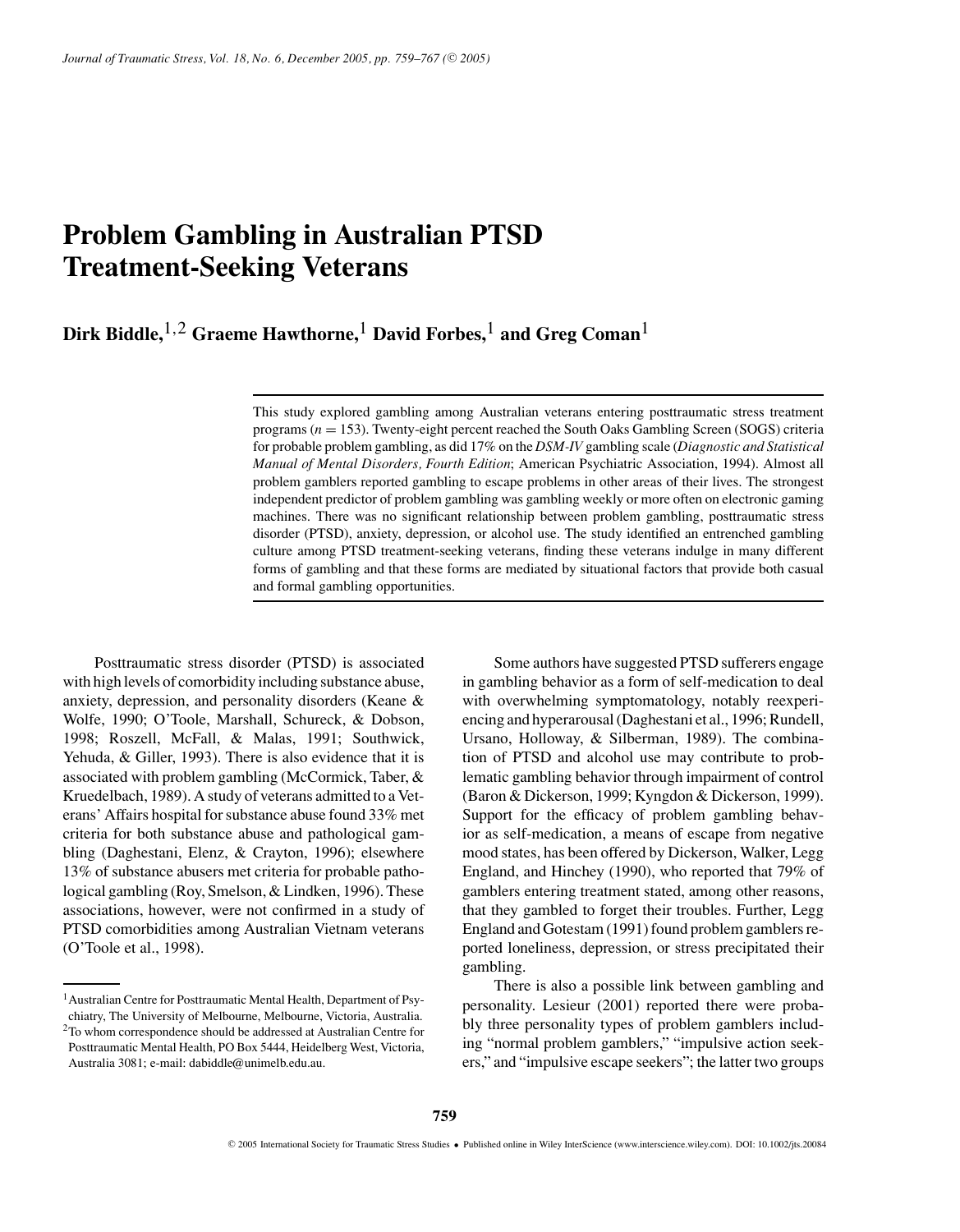exhibited specific psychopathology. Recent work suggests comorbid psychiatric disorders may be present in up to 62% of gamblers (Graham & Lowenfeld, 1986; Ibanez et al., 2001). However, the overall evidence is far from clear, primarily because the research has been unable to determine causality; it is not clear whether identified personality traits preceded and contributed to problem gambling, or followed after and resulted from the gambling experience (Murray, 1993). Consistent with this, between 10–38% of those suffering a range of psychiatric disorders have elevated gambling behavior (Lejoyeux, Arbaretaz, McLoughlin, & Ades, 2002; Lesieur & Blume, 1990; Westphal, Rush, Stevens, & Johnson, 1998). These rates can be compared with population estimates suggesting, regardless of gender, between 2–3% of the Australian adult population may have significant problems with their gambling (Productivity Commission, 1999).

Given the literature identifying a possible relationship between substance use and problematic gambling, the known association of PTSD and substance abuse, and the suggestion of a shared mechanism of self-medication underlying both substance abuse and gambling, it is important to describe actual gambling behaviors and to identify the predictors of these behaviors in veterans. This is particularly important in relation to treatment-seeking veterans with combat-related PTSD. To date, there has been little published identifying the prevalence of problem gambling behavior among those with PTSD. This study aimed to provide some information on this important topic.

## **Method**

## *Participants*

Australian veterans  $(n = 194)$  consecutively admitted into group therapy treatment (typically 6–8 veterans/group) at Department of Veterans' Affairs-funded PTSD treatment programs were invited to participate; 153 veterans participated. A description of the treatment programs can be found in Creamer, Forbes, Biddle, and Elliot (2002). On admission, all participants completed a routine questionnaire including PTSD, alcohol, depression, and anxiety measures. A gambling activities survey was included.

# *Measures*

Demographic questions included gender and age, marital, employment, and pension status. Prior to admis-

sion, all veterans were clinically assessed with the Clinician Assessed PTSD Scale (CAPS: Blake et al., 1995). The clinician-rated CAPS is regarded as the "gold standard" for PTSD diagnosis (Blanchard, Jones-Alexander, Buckley, & Forneris, 1996). All veterans in the sample met CAPS criteria for PTSD. Simple verification suggested excellent reliability properties in the study sample (Cronbach's  $\alpha = .88$ ).

To measure PTSD symptoms, respondents completed the Posttraumatic Stress Disorder Check List (PCL: Weathers, Litz, Herman, Huska, & Keane, 1993). It has been validated in PTSD treatment-seeking veterans (Forbes, Creamer & Biddle, 2001). The PCL items correspond to the *Diagnostic and Statistical Manual of Mental Disorders, Third Edition's* (*DSM-III;* American Psychiatric Association [APA], 1980) detailed symptoms of PTSD (Weathers et al., 1993), and it is highly correlated with the clinician-rated CAPS (Blanchard et al., 1996; Forbes et al., 2001). A cut-off point of 50 is used to identify caseness. The reliability of the PCL in the study sample was  $\alpha = .88$ .

Alcohol use was measured by the Alcohol Use Disorders Identification Test (AUDIT), which is the World Health Organization's screening test for identifying early alcohol problems (Babor, de la Fuente, Saunders, & Grant, 1989; Saunders, Aasland, Babor, de la Fuente, & Grant, 1993). The cut-off point for problem alcohol use is 10. The reliability of the AUDIT was  $\alpha = .90$ .

To measure depression and anxiety the Hospital Anxiety and Depression Scale (HADS) was used. This comprises two scales providing incremental severity measures of emotional disorder (Snaith & Zigmond, 1994; Zigmond & Snaith, 1983). The HADS has been validated in populations similar to veterans (Hamer, Sanjeev, Butterworth, & Barczak, 1991). Cut-off points for anxiety and depression diagnoses are 11. The respective reliabilities were  $\alpha = .83$  and  $\alpha = .79$ .

The South Oaks Gambling Screen (SOGS; Lesieur & Blume, 1987) is a self-report gambling severity measure focusing on a gambler's behavior. It probes the extent to which gamblers chase losses, have problems controlling their gambling, gamble more than they intended, feel guilty about their gambling, and they believe they have a problem. A score of 5 or more indicates a probable problem gambler (Productivity Commission, 1999). The SOGS is a lifetime measure: Respondents indicate whether they have ever engaged in the endorsed behavior. The reliability of the SOGS was  $\alpha = .91$ .

The *DSM-IV* (APA, 1994) gambling scale probes the extent to which respondents experience a range of psychological, behavioural, and psychosocial features of problem gambling, including preoccupation, development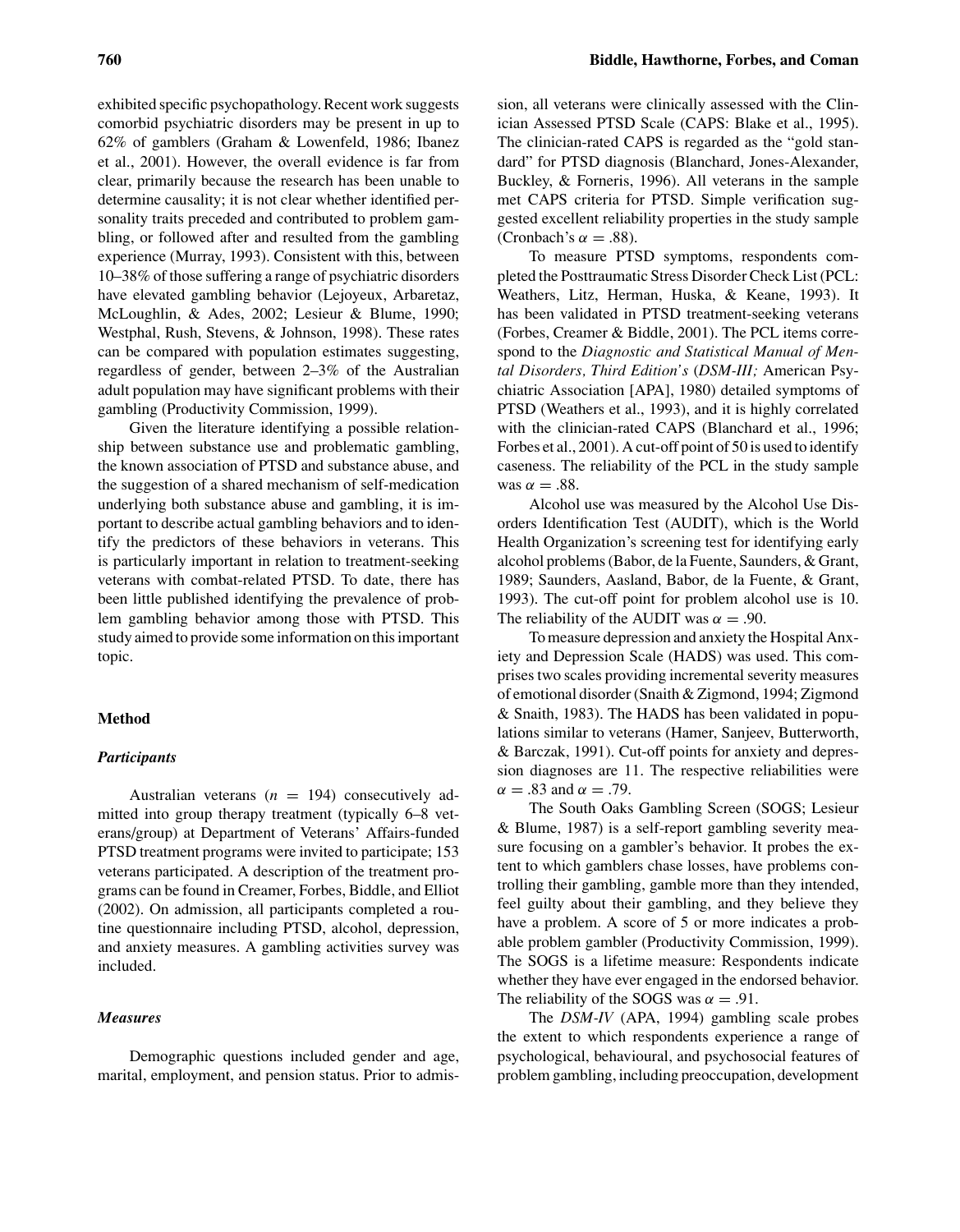of tolerance, irritability, and gambling as an escape. A cut-off point of 5 is used to identify problem gamblers. The timeframe for the *DSM-IV* is indeterminate. Some questions relate to experiences; others probe present behaviors. The reliability of the *DSM-IV* was  $\alpha$  = .89.

The SOGS and the *DSM-IV* have four items in common. These are chasing losses, control of gambling, borrowing resources, and lying about the extent of gambling behavior.

Finally, participants were asked whether, in the last year, they had participated in any of 11 popular gambling activities and, if so, how many times per week, month, or year. The gambling activities were electronic gambling machines ("EGMs") or pokies, horses (betting on horse, harness, or greyhound races, excluding sweeps), scratch tickets (instant win scratchcards), lottery games; casino table games, keno (playing keno at a club, casino, or other place), bingo (playing at a club or hall), sports (betting on a non-horse or greyhound sporting event, e.g., football, cricket, or tennis), Internet (gambling through an Internet site), home (playing games privately for money at home or elsewhere, e.g., cards or mahjong), and "other" (participation in any other form of gambling for money).

### *Data Analysis*

For descriptive measures we used percentages, for categorical analyses we utilized chi-square analyses, and for continuous variables means and standard deviations are reported together with *t* tests. However, where distributional assumptions were violated medians and interquartile ranges (IQR) are reported, as are Spearman correlations and the Mann-Whitney U-test. To test between correlations we used Cohen's *q.* Exploratory factor analysis was used to group gambling variables for use in logistic regression models exploring predictors of problem gambling. For the logistic regression models we accepted the models with the smallest −2 log likelihood (−2LL). The results are reported as odds ratios (ORs) and 95% confidence intervals (CIs).

For intermittent missing values, the data were imputed using horizontal mean substitution, calculated from other items in the same scale. No imputation was used for monotone missing data. After imputation, the level of missing data varied from 3–13%.

The test-size statistic was the conventional  $\alpha = .05$ . Where the results were between  $\alpha = .05-.10$  we have described these as being suggestive. Data were analyzed using SPSS, Version 11.5 (SPSS, 2003).

#### **Results**

### *Participants*

The response rate was 79%. All participants were male, their mean age was 54.4 years  $(SD = 4.9)$ , 74% were in a steady relationship (70% married, 4% de facto) and their mean CAPS on intake was  $86.7$  (*SD* = 15.6). Seventy percent were clinically diagnosed with a depressive disorder, 45% with an anxiety disorder other than PTSD, and 65% with an alcohol use disorder.

Eighty-four percent reported participating in at least one form of gambling over the past year, compared with 82% for the Australian population age cohort (50–64; no gender differences were reported) during the 1997/1998 financial year (the last year for which national figures are available; Productivity Commission, 1999).

#### *Gambling Behavior*

Table 1 shows the proportion of veterans gambling on each type of activity. The most popular forms of gambling among veterans were lotto, scratch tickets, EGMs, horses, and keno (in order). The least popular forms were bingo, "other," home, sport, and casino. Given only three participants reported playing bingo, these were combined into the "other" category. Because no veteran indicated gambling on the Internet, this category was excluded from the data analysis. As shown, the chi-square analysis indicated that the differences by type of gambling were significant.

Table 1 also reports Australian gambling norms. Veterans, when compared with the Australian population generally, were 4 times more likely to gamble on keno (OR: 3.99), twice as likely to gamble on lotto (OR: 2.02), 76% more likely to gamble on EGMs (OR: 1.76), 73% more likely to gamble on the horses (OR: 1.73) and 53% more likely to gamble using scratch tickets (OR: 1.53). For all other gambling activities, there were no significant differences between veterans and the Australian population.

When the frequency of each gambling activity was assessed, the data were so badly skewed that each was recoded into four levels (did not gamble, gambled monthly or less, gambled less often than weekly, and gambled weekly or more often). The results show the most common gambling activities were lotto  $(51\% = \text{weekly or more})$ often), EGMs  $(29\% = \text{ weekly or more often})$ , scratch tickets (26% = weekly or more often), horses (16% = weekly or more often), and keno ( $10\%$  = weekly or more often).

Posttraumatic stress disorder, comorbidities, and reported gambling behaviors were correlated with the SOGS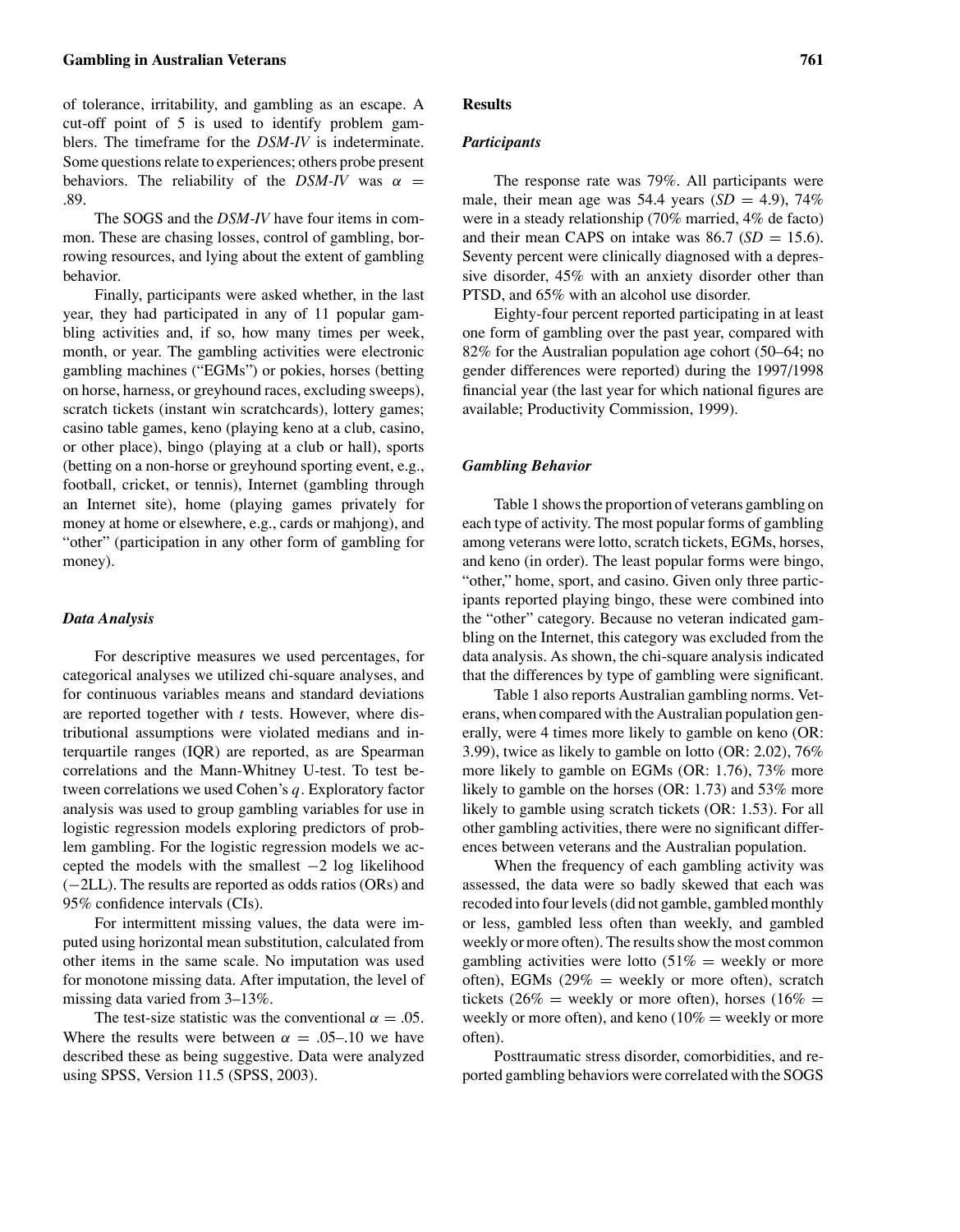|                       | Numbers $(\%)$ |        |                |                                    |        |                  |                         |               |
|-----------------------|----------------|--------|----------------|------------------------------------|--------|------------------|-------------------------|---------------|
|                       | Veterans       |        |                | Australian population <sup>a</sup> |        |                  |                         |               |
|                       | Yes            |        | N <sub>0</sub> | Yes                                |        | N <sub>0</sub>   | Statistics <sup>b</sup> |               |
| Type of gambling      | N              | $(\%)$ | N              | N                                  | $(\%)$ | $\boldsymbol{N}$ | <b>OR</b>               | 95% CIs       |
| Lotto                 | 114            | (75)   | 39             | 6300                               | (60)   | 4200             | 2.02                    | $1.33 - 2.86$ |
| Scratchtickets        | 88             | (58)   | 65             | 4935                               | (47)   | 5565             | 1.53                    | $1.09 - 2.13$ |
| <b>EGM</b>            | 81             | (53)   | 72             | 4095                               | (39)   | 6405             | 1.76                    | $1.26 - 2.45$ |
| Horses                | 56             | (37)   | 97             | 2625                               | (25)   | 7875             | 1.73                    | $1.23 - 2.44$ |
| Keno                  | 47             | (31)   | 106            | 1680                               | (16)   | 8820             | 3.99                    | $2.77 - 5.73$ |
| Casino                | 14             | (9)    | 139            | 1050                               | (1)    | 9450             | 0.91                    | $0.50 - 1.61$ |
| Sport                 | 11             | (7)    | 142            | 630                                | (0.6)  | 9870             | 1.21                    | $0.62 - 2.32$ |
| Home                  | 10             | (7)    | 143            | 525                                | (0.5)  | 9975             | 1.33                    | $0.66 - 2.61$ |
| $Bingo^c$             | 3              | (2)    | 150            | 525                                | (0.5)  | 9975             | 0.38                    | $0.10 - 1.23$ |
| Internet <sup>d</sup> | $\mathbf{0}$   |        | $\Omega$       | 420                                | (0.4)  | 10080            |                         |               |
| Other <sup>c</sup>    | 6              | (4)    | 147            | N/A                                | N/A    |                  |                         |               |

**Table 1.** Gambling Characteristics Compared With Australian Population Norms

<sup>a</sup>Calculated from Productivity Commission data (1999). <sup>b</sup>Compares the relative frequency of gambling on each activity for veterans compared with the Australian population. <sup>c</sup>Cells combined during data analysis. <sup>d</sup>Excluded from chi-square analysis.

and *DSM-IV* (Table 2). No significant correlations between PTSD (PCL;  $M = 67.3$ ,  $SD = 9.6$ , range = 34– 84), anxiety (HADS; *M* =14.5, *SD* = 3.6, range = 1–21), depression (HADS;  $M = 11.8$ ,  $SD = 4.1$ , range = 3–21) or alcohol consumption (AUDIT;  $M = 15.6$ ,  $SD = 10.1$ , range = 0–36) and the SOGS or *DSM-IV* scores were observed. There were significant but moderate correlations between the SOGS and all forms of gambling, with the exception of sport and other forms. For the *DSM-IV*,

**Table 2.** Spearman Correlations Between Gambling Activities, PTSD Comorbidities, and Problem Gambling Scales

|                                  |                | <b>SOGS</b> | DSM-IV   |
|----------------------------------|----------------|-------------|----------|
|                                  |                | r           | r        |
| Comorbidities                    | <b>HADS</b>    | $-.05$      | $-.11$   |
|                                  | Anxiety        |             |          |
|                                  | <b>HADS</b>    | $-.02$      | $-.01$   |
|                                  | Depression     |             |          |
|                                  | <b>AUDIT</b>   | .12         | .13      |
|                                  | <b>PCL</b>     | .10         | .05      |
| Gambling activities <sup>a</sup> | Lotto          | $.37**$     | $.32**$  |
|                                  | EGM            | $.58***$    | $.60**$  |
|                                  | Scratchtickets | $.36***$    | $.29**$  |
|                                  | Horses         | $.40**$     | $.44***$ |
|                                  | keno           | $.27**$     | $.21***$ |
|                                  | Casino         | $.28**$     | $.23**$  |
|                                  | Sport          | .16         | .07      |
|                                  | Home           | $.24**$     | .14      |
|                                  | Other          | $.20*$      | $.18*$   |

aActives have been recoded (*did not gamble, gambled monthly or less, gambled less often than weekly, gambled weekly or more often*) to overcome distributional difficulties.

 ${}^*p < .05.$  \*\* $p < .001.$ 

there was a similar pattern, although sport and gambling at home were not significantly correlated.

To explore these relationships further, an overall gambling activity indicator (GAI) was constructed by adding together all the activity frequencies. This gave a composite scale with a range from 0 to 27, where higher scores represented greater gambling activity. The GAI was highly skewed, the range of scores being 0 to 17 and the median 5.00 ( $IQR = 7.00$ ). When we correlated the GAI with the two problem gambling scales, the Spearman correlations were  $r_{\text{SOGS}} = .63$  ( $p < .01$ ) and  $r_{\text{DSM-IV}}$  $= .57$  ( $p < .01$ ). This difference in correlations was not significant (Cohen's  $q = 0.09$ ,  $p = .24$ ). That these correlations were higher than for any individual gambling measure, other than EGM gambling, suggests the SOGS and *DSM-IV* scores reflect multiple gambling behaviors. To verify this, gambling behaviors were dichotomously coded (did not gamble/gambled more than weekly). The results showed 60% of participants gambled more than once per week. They also showed 22% participated in one type of gambling more than once per week, 14% participated in two types, 16% in three types, 6% in four types, and 2% in five types of gambling more than once per week per type.

The SOGS and *DSM-IV* scores were badly skewed. For the SOGS, the median score was  $1.00$  (range  $= 0-16$ ;  $IQR = 6.00$ ) and for the *DSM-IV* it was 0.00 (range = 0.10; IQR = 3). The correlation between the SOGS and *DSM-IV* was Spearman  $r = .87$ , suggesting they were measuring the same thing. However, when the two measures were dichotomized at the cut-off points for probable problem gambling the SOGS classified 41 cases (29%) compared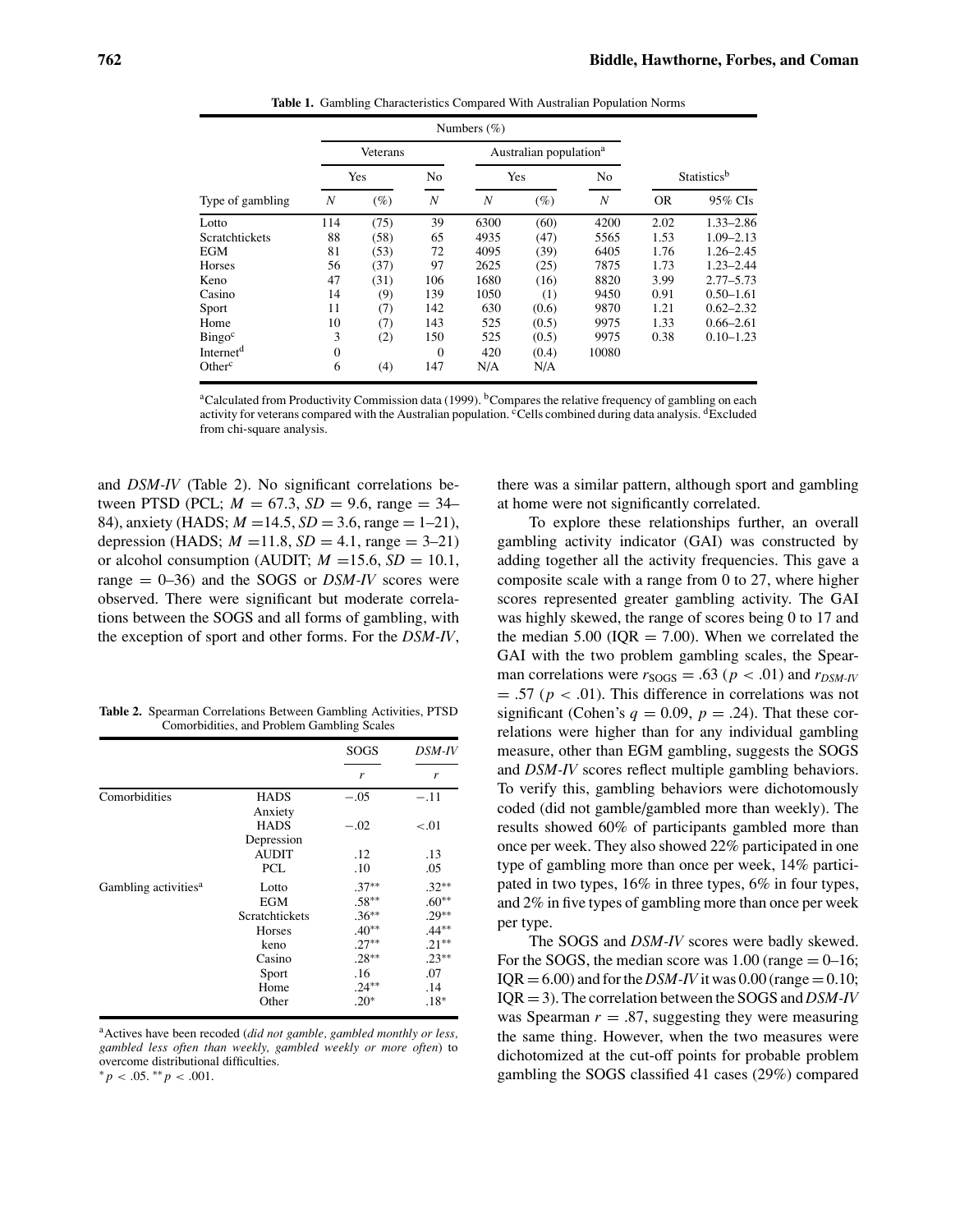with 24 (17%) on the *DSM-IV*. Twelve cases were missing. Crosstabulation showed (a) there was agreement on 102 cases having no evidence of problem gambling; (b) 0 cases were identified by the *DSM-IV* but not by the SOGS; (c) 15 cases were identified by the SOGS but not the *DSM-IV;* and (d) there was agreement on 24 identified cases. These differences were statistically significant,  $\chi^2$  $(1, N = 141) = 75.65, p < .01.$ 

When the GAI measure was analyzed by caseness using the dichotomized SOGS and DSM, the results showed that for the SOGS the median GAI score for noncases was 4.00 ( $IQR = 6.00$ ) compared with 10.00 ( $IQR = 6.00$ ) for cases ( $U = 777.00$ ,  $p < .01$ ). For the *DSM-IV* the median scores were 5.00 (IQR = 7.00) and 11 (IQR = 3.75), respectively ( $U = 520.00$ ,  $p < .01$ ). Thus, despite the high correlation between the SOGS and *DSM-IV* there were significant differences in case classification.

Based on the same criteria used in this study and using the tables in the Australian Productivity Commission (1999) report, the population problem gambling prevalence rate for those aged 50–64 was calculated at 6.1%. When the study estimates were compared with this population estimate, the ORs indicated treatment-seeking veterans were between 34 to 64 times more likely to be problem gamblers than the similar aged population cohort (OR<sub>SOGS</sub>: 64.37; 95% CI: 33.46–125.35; OR<sub>DSM-IV</sub>: 33.71; 95% CI: 16.60–68.70).

## *Predicting Problem Gambling*

Gamblers often indulge in more than one form of gambling and this was investigated. Given the limitations of sample size, the multicollinearity of types (many gambling activities were highly related) and the restricted numbers participating in many of the gambling activities, we used exploratory factor analysis with a varimax rotation to group gambling activities, and logistic regression to predict gambling behavior. To overcome distributional difficulties, lotto, EGM, and scratch tickets were tertiled (did not gamble/gambled less than weekly/gambled weekly or more), while all other gambling activities were dichotomized (did not gamble/gambled). Demographic predictors included in the logistic regression model were age, marital (partnered/living alone) and work status (working/not working). Comorbidities were anxiety (HADS anxiety), depression (HADS depression), and alcohol use (AUDIT). Demographic and comorbid variables were entered into logistic regression models predicting the likelihood of being a problem gambler according to the SOGS or *DSM-IV* measures.

The exploratory factor analysis (EFA) grouped the gambling behaviors into three factors. Factor 1 comprised scratch tickets (loading value  $= .80$ ), lotto (.78), EGM (.65), keno (.53), and horse gambling (.42). Factor 2 comprised gambling at home (.81), at the casino (.78) and other forms of gambling (.64). Factor 3 comprised gambling on sport only (.87). The average on-factor loading was .70 compared with .14 for off-factor loading (including crossloading). The model explained 57% of the variance.

For the first logistic regression models, the only significant demographic or comorbid predictor of SOGS and *DSM-IV* problem gambling status was marital status. Those living alone were 1.9 times more likely to be classified as problem gamblers on the SOGS (OR: 1.88; 95% CI: 1.22–2.90), and 2.5 times more likely on the *DSM-IV* (OR: 2.52, 95% CI: 1.47–4.30). Gambling variables from Factors 1 and 2 were then iteratively entered into the logistic regression models until the most parsimonious models were obtained.

The most parsimonious logistic regression models are shown in Table 3. The significant predictors of problem gambling as classified by the SOGS were playing EGMs more than weekly (OR: 3.08), gambling at casino tables (OR: 2.69), and living alone (OR: 1.74). For the *DSM-IV* the significant predictors were playing EGMs more than weekly (OR: 4.99) and living alone (OR: 2.39).

Posttraumatic stress disorder as a predictor of problem gambling was entered into the models, where PTSD scores were tertiled and then dichotomized at the 2nd tertile. This identified those falling into the worst third of PCL scores. The inclusion of PCL classification made almost no difference to the results presented in Table 3. For the SOGS, the −2LL changed by +0.05 and −0.98 for the *DSM-IV*. The odds ratios for EGM changed marginally for those who gambled more than once a week ( $OR<sub>SOGS</sub>$ : 3.09; OR*DSM-IV*: 5.28), for casino gambling there was almost no effect whatsoever (OR<sub>SOGS</sub>: 2.66; OR<sub>DSM-IV</sub>: 1.68), a situation replicated for those living alone ( $OR<sub>SOGS</sub>$ : 1.70; OR*DSM-IV*: 2.39). The PCL was not a significant predictor. For the SOGS the OR was 1.10 (95% CI: 0.70–1.73) and for the *DSM-IV* it was 1.38 (95% CI: 0.77–2.50).

To explore whether study participants might be gambling as a method of escaping symptomatology (as suggested in the literature) we examined Question 5 in the *DSM-IV* (APA, 1994, p. 618). This asks whether the respondent gambles to escape from problems or to relieve a dysphoric mood (e.g., feelings of helplessness, guilt, anxiety, depression). Thirty-four percent  $(n = 49)$ of study participants endorsed this item. Those who endorsed this item were 23 times more likely to be classified as probable problem gamblers on the SOGS (OR: 23.03, 95% CI: 8.48–64.60) and for the *DSM-IV*, all 24 veterans classified as problem gamblers endorsed this item.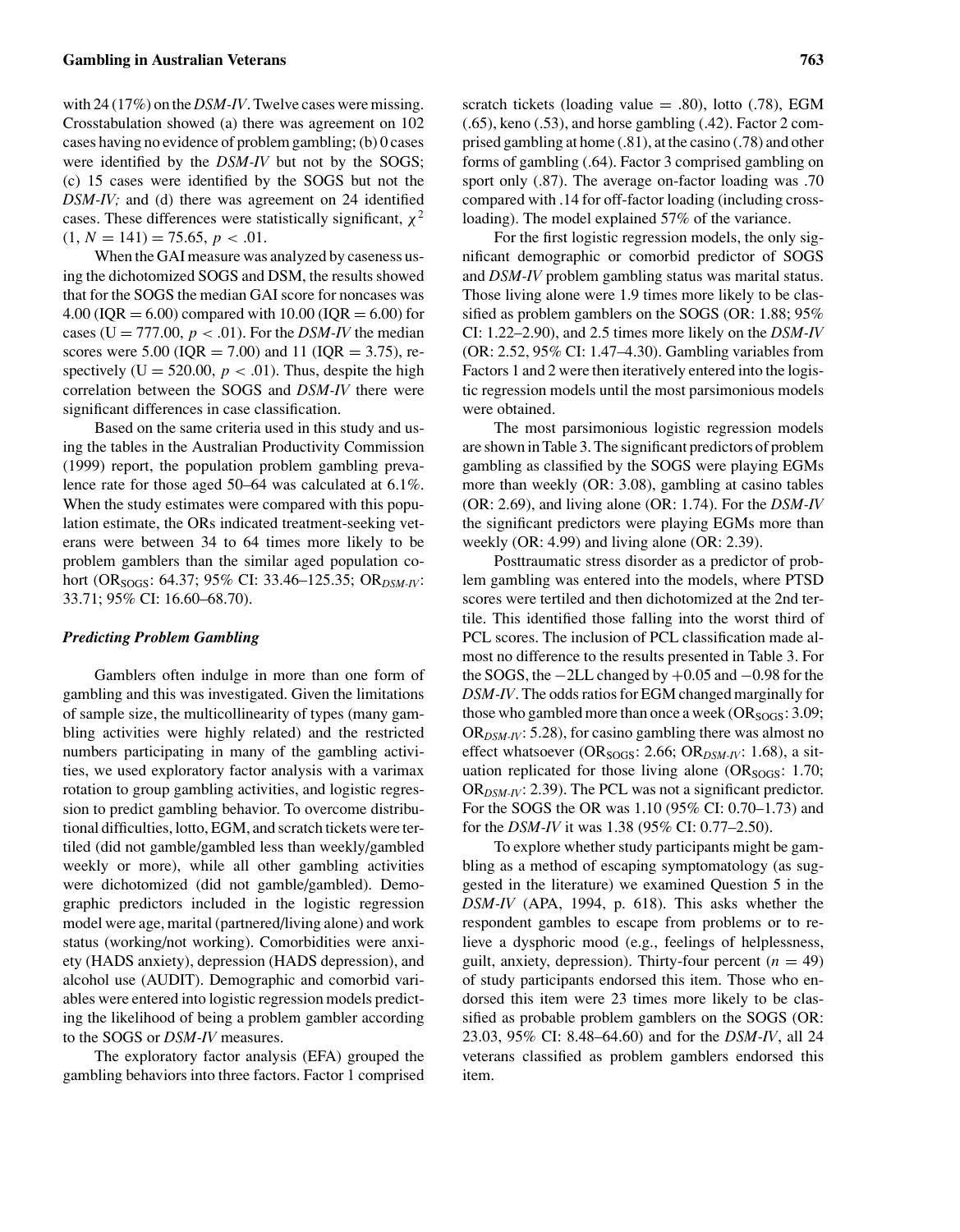|         |                |                                                                                                               |     |      |                | Model statistics |        |             |
|---------|----------------|---------------------------------------------------------------------------------------------------------------|-----|------|----------------|------------------|--------|-------------|
| Measure | Predictors     | Level                                                                                                         | N   | OR.  | 95% CI         | $\beta$ constant | $-2LL$ | $%$ correct |
| SOGS    | <b>EGM</b>     | Did not                                                                                                       | 62  |      |                |                  |        |             |
|         |                | <weekly< td=""><td>33</td><td>0.87</td><td><math>0.45 - 1.68</math></td><td></td><td></td><td></td></weekly<> | 33  | 0.87 | $0.45 - 1.68$  |                  |        |             |
|         |                | $>$ Weekly                                                                                                    | 37  | 3.08 | $1.68 - 5.63$  |                  |        |             |
|         | Casino         | Did not                                                                                                       | 119 |      |                |                  |        |             |
|         |                | Gambled                                                                                                       | 13  | 2.69 | 1.34–5.39      |                  |        |             |
|         | Marital status | Partnered                                                                                                     | 95  |      |                |                  |        |             |
|         |                | Living alone                                                                                                  | 37  | 1.74 | $1.11 - 2.75$  | 0.14             | 125.74 | 80          |
| DSM-IV  | EGM            | Did not                                                                                                       | 59  |      |                |                  |        |             |
|         |                | <weekly< td=""><td>31</td><td>1.33</td><td><math>0.48 - 3.70</math></td><td></td><td></td><td></td></weekly<> | 31  | 1.33 | $0.48 - 3.70$  |                  |        |             |
|         |                | $>$ Weekly                                                                                                    | 39  | 4.99 | $2.02 - 12.35$ |                  |        |             |
|         | Casino         | Did not                                                                                                       | 116 |      |                |                  |        |             |
|         |                | Gambled                                                                                                       | 13  | 1.61 | $0.73 - 3.55$  |                  |        |             |
|         | Marital status | Partnered                                                                                                     | 95  |      |                |                  |        |             |
|         |                | Living alone                                                                                                  | 34  | 2.39 | 1.36-4.19      | $-1.53$          | 78.05  | 87          |

**Table 3.** Predicting Problem Gambling Status

 $Note. -2LL = -2 log likelihood.$ 

#### *Study Generalizability*

Finally, regarding generalizability, the demographic characteristics of the study participants were compared with the general population of PTSD treatment-seeking veterans who had completed similar PTSD treatment programs across Australia ( $n = 2,358$ ). There were no significant differences on the measures of: PTSD (PCL),  $t(2509) = 0.12$ , *ns*; anxiety (HADS),  $t(2509) = 1.03$ , *ns*; depression (HADS),  $t(2509) = 0.30$ , *ns*; or alcohol use (AUDIT),  $t(2509) = 0.55$ , *ns*. Study participants were slightly older; their mean age was  $54.4$  years (*SD* = 4.9) compared with 52.2 years  $(SD = 5.4)$  for the PTSD treatment-seeking population,  $t = 4.91$ ,  $p < .01$ . Given this difference is less than two years, its impact is probably limited.

### **Discussion**

Little is known about gambling in veterans with PTSD beyond the anecdotal perception that it is widespread. This study investigated gambling among PTSD treatment-seeking veterans and found considerable support for this anecdotal evidence.

The proportion of veterans who reported gambling activity in the past year was similar to the general community (84% vs. 82%, respectively). However, when the type of gambling was examined the data showed study participants were twice as likely to gamble on lotto, 50% more likely to gamble with scratch tickets, over 70% more likely to gamble on both EGMs and horses, and 4 times more likely to gamble on keno (Table 1). Further, when gambling frequency was examined, 51% reported gam-

bling on lotto weekly or more often, as did 29% for EGMs, 16% for scratch tickets, and 10% for horses. When a GAI was computed by summing the frequencies across gambling types, the results showed 22% of participants gambled on one type of gambling weekly or more often, as did 38% on two or more different types of gambling.

Twenty-nine percent of study participants was classified as probable problem gamblers according to the SOGS and 17% as such on the *DSM-IV*. Given the SOGS reports lifetime prevalence, the upper estimate here should be interpreted as lifetime gambling prevalence; the lower estimate from the *DSM-IV* is likely to be a more accurate estimate of current gambling activity because the *DSM-IV* has no time frame and several of the items are written in the present tense. Even with this caveat, the elevated probable problem gambling level is indicative of a major gambling problem. This is consistent with gambling levels reported in a study of American veterans hospitalized for substance abuse (Daghestani et al., 1996) and with other reports of elevated gambling among those with psychiatric illness (Lejoyeux et al., 2002; Lesieur & Blume, 1990; Westphal et al., 1998).

In seeking to explain gambling behavior, Lesieur (2001) identified three types of problem gamblers one of which was "impulse escape gamblers." Question 5 in the *DSM-IV* (APA, 1994, p. 618) probes this, and veterans who endorsed this item were 23 times more likely to be classified as a probable problem gambler on the SOGS and for the *DSM-IV*, all 24 of the problem gamblers endorsed this item. This suggests a key reason for gambling among PTSD treatment-seeking veterans is to escape problems or relieve dysphoric moods.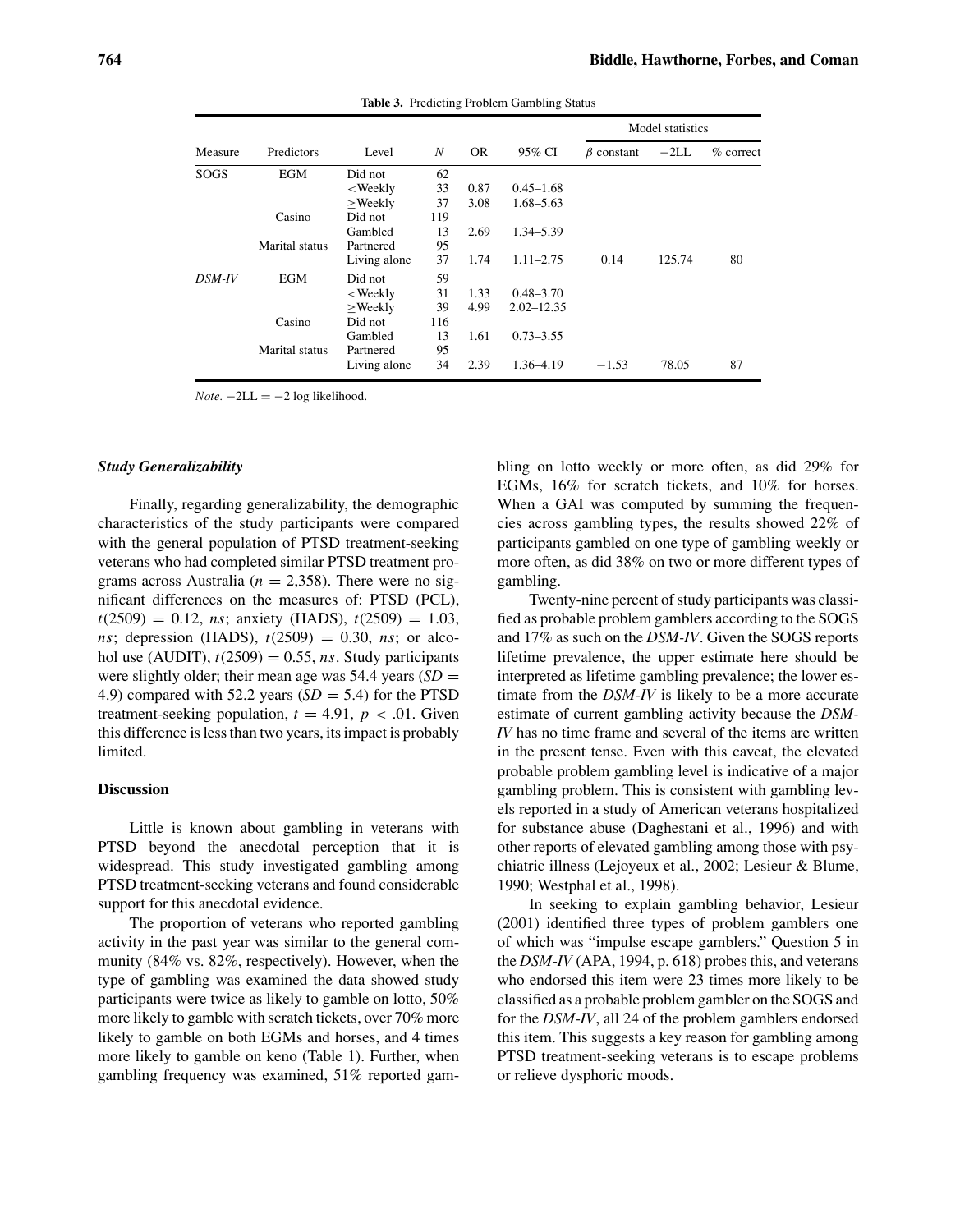## **Gambling in Australian Veterans 765**

The study findings suggest a strong culture of gambling among PTSD treatment-seeking veterans, possibly driven by the need to escape other problems in their lives. Although some may perceive the study findings to overstate the gambling situation among PTSD treatmentseeking veterans, the findings should be interpreted in light of known difficulties with gambling questionnaires. Problem gamblers are likely to refuse to participate in gambling studies because they are unwilling to answer potentially embarrassing questions (Shaffer, Hall, & Vander Bilt, 1997) and are likely to conceal their true behavior. For example, the Productivity Commission (1999) surveyed 401 clients of counseling agencies across Australia. The surveyed clients reported that if asked to complete the survey prior to entering treatment, 14% of them stated they would have concealed at least some of their problems, 19% reported they would have mostly or completely concealed any problems, and a further 24% indicated they would have refused to participate outright. Given the response rate to this study was 79% it is likely, in view of the literature, the results actually understate gambling behavior among PTSD treatment-seeking veterans.

When gambling behavior was explored in detail based on the EFA results, the data suggested there were two underlying factors. Factor 1 (the pivotal items were scratch tickets, lotto, keno, EGMs, and gambling on horses) represented gambling activities a person could do alone or casually, perhaps through a newsagent when purchasing papers or magazines (e.g., scratch tickets or lotto) or at a hotel or club where the gambling opportunity was close to the bar (e.g., keno or EGMs). Factor 2 represented more social gambling—where others were involved—and the gambling event needed to be organized (gambling at home and at tables in a casino). Both factors imply that situational circumstances mediate the type and frequency of gambling behavior.

For the SOGS, the findings showed that those who gambled on EGMs weekly or more often, those who gambled at tables in casinos, and those who lived alone were more likely to be classified as problem gamblers. For the *DSM-IV* the results were similar, although gambling at a casino was not significant. Of interest are the different odds ratios for weekly EGM gambling, 3.08 for the SOGS compared with 4.99 for the *DSM-IV*. Given the two measures share measurement of several constructs, the high correlation was not surprising (Spearman  $r = 0.87$ ). The different ORs, however, suggest the two instruments are differentially sensitive. This may be due to the different time frame assessed by the two instruments. As indicated earlier, the SOGS is a lifetime measure while the *DSM-IV* uses a current time frame.

The preeminent role of EGM gambling is because of situational factors, particularly accessibility. In all Australian states, except Western Australia, EGMs are widely available, located in hotels and clubs throughout metropolitan and country areas. Often EGMs are situated in a prominent area, visible from the bar and restaurant. Given 82% of the sample were unemployed and 65% were in receipt of a Department of Veterans Affairs- (DVA) funded pension it may be that individuals had both time and opportunity to indulge in the most accessible form of gambling activity. This situational proximity may also explain the extraordinarily high level of keno gambling, which is offered at the bar of many hotels and clubs.

There was no significant association between the HADS anxiety, HADS depression, the AUDIT, PCL scores, and the two gambling measures; this was unexpected because the literature suggests a correlation between psychiatric symptomatology and problem gambling (Daghestani et al., 1996; Ibanez et al., 2001; Lejoyeux et al., 2002; Lesieur & Blume, 1990; Lesieur, 2001; McCormick et al., 1989; Roy et al., 1996; Westphal et al., 1998). This finding was consistent with those of O'Toole et al. (1998), although they offered no suggestions explaining this lack of relationship. One possible explanation is that although there was a broad range of self-report PTSD (PCL) scores (range: 34–84), participating veterans were all suffering the same condition, PTSD. Correlation analyses perform poorly in homogenous groups. It may be that within a sample with a variety of conditions a relationship between problem gambling and symptom severity would emerge. In addition, study veterans displayed multiple psychiatric symptomatology, which may have masked the effects of single measures of psychiatric symptomatology.

The findings suggested gambling behaviors were mediated by situational factors (which provide the opportunity) more than the underlying emotional and social factors (e.g., depression and anxiety that provide the motivation). Importantly, participants who were classified as problem gamblers reported they gambled to escape problems in other areas of their life. While not assessed in this particular study, the literature suggests there may be other emotional and social factors, which play a part in the acquisition and maintenance of problem gambling behavior, including erroneous beliefs, personal skill, special knowledge, superstition, and the gambler's fallacy (Murray, 1993; Sharpe & Tarrier, 1993). Given the study findings, further research among veterans into the relationship between the contribution of situational, emotional, and social factors to problem gambling behavior is warranted.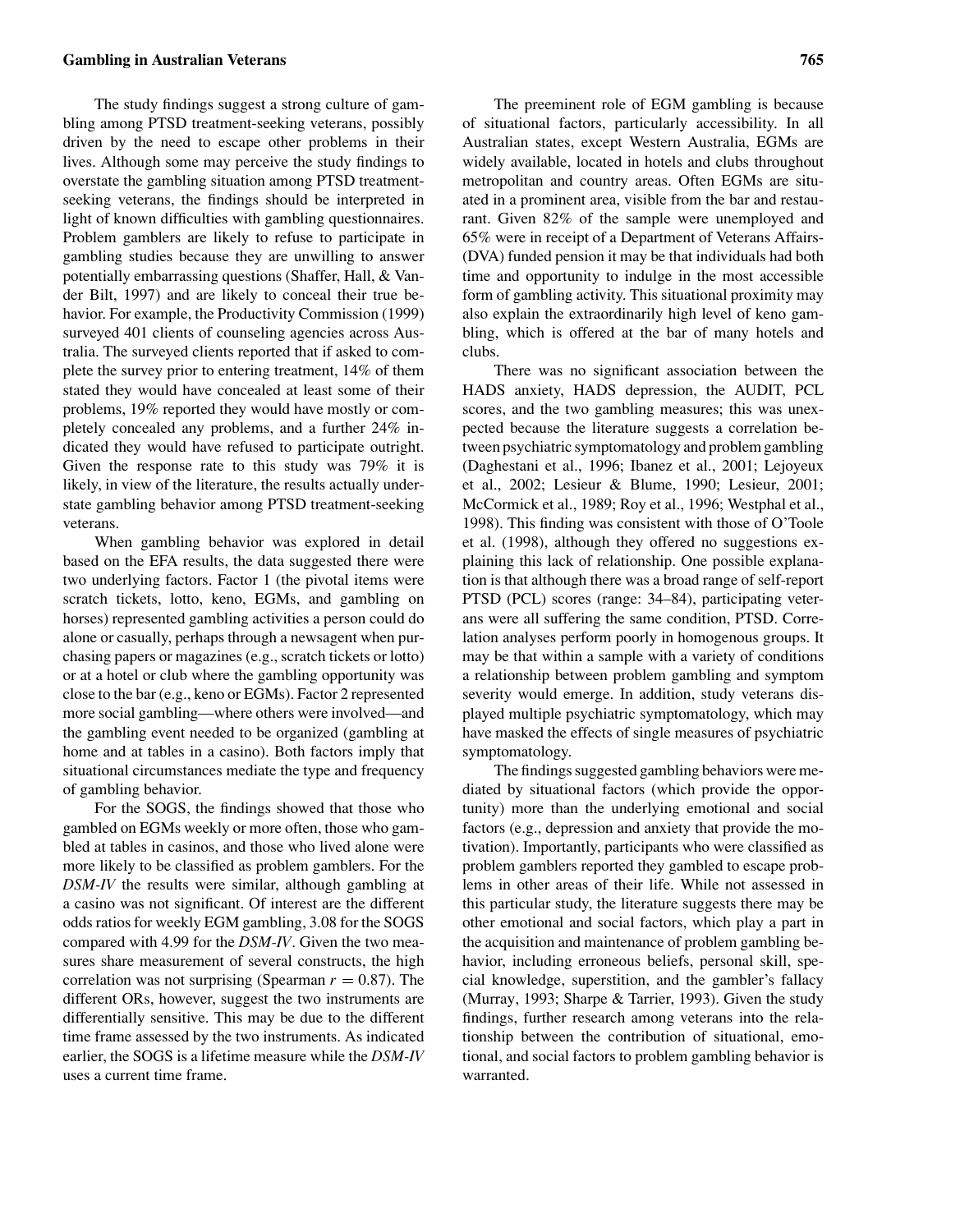The sample was a convenience sample of PTSD treatment-seeking veterans. The results are therefore subject to all the limitations associated with nonprobability sampling. However, when the demographic characteristics of study participants were compared with the general population of PTSD treatment-seeking veterans who had completed similar PTSD treatment programs across Australia ( $n = 2,358$ ), the data showed there were no significant differences. On balance, it is likely the study findings are generalizable to the broader PTSD treatmentseeking population.

A second caveat is in relation to the data analysis models. Because of the sample size, the data were simplified to avoid violating statistical assumptions. Although the logistic regression model was interpreted as a predictive model, the data were cross-sectional. We think, however, the predictive interpretation is justified because it is unreasonable to assume that problem gambling precedes gambling behavior itself.

#### **Conclusion**

The prevalence of gambling among PTSD treatmentseeking veterans was found to be much higher than in the general Australian community. The proportion of problem gamblers was between 17–29% compared with 3% for the Australian community generally; study participants were between 34 to 64 times more likely to be problem gamblers when compared with the appropriate Australian age-group. A key reason for gambling was to escape other problems in their lives. The key predictors of problem gambling were gambling on EGMs weekly or more often, gambling at casino tables, and living alone. Although no support for a relationship between PTSD, anxiety, depression or alcohol use was observed, this may be due both to the fact that all study participants were diagnosed with PTSD and there was multiple psychiatric symptomatology within the sample.

Subject to the caveats, this study identified a gambling culture among Australian PTSD treatment-seeking veterans that has not been previously reported. The findings suggest veterans indulge in many different forms of gambling and these forms are mediated by situational factors that provide both casual and formal gambling opportunities. Given the proportion of problem gamblers and the extent of the gambling culture, further research aimed at providing appropriate treatment and ameliorating the gambling culture among veterans with PTSD seems warranted.

## **Acknowledgments**

The authors would like to acknowledge the assistance of staff and veterans from the PTSD treatment programs around Australia for providing the data used in this paper. Ethics approval for data collection was granted by the Department of Veterans' Affairs Human Research Ethics Committee and the study was funded through block grants from the Department of Veterans' Affairs.

#### **References**

- American Psychiatric Association. (1980). Diagnostic and statistical manual of mental disorders (3rd ed.). Washington, DC: Author.
- American Psychiatric Association. (1994). Diagnostic and statistical manual of mental disorders (4th ed.). Washington, DC: Author.
- Babor, T., de la Fuente, J., Saunders, J., & Grant, M. (1989). AUDIT— The Alcohol Use Disorders Identification Test: Guidelines for use in primary health care. Geneva: World Health Organisation, Division of Mental Health.
- Baron, E., & Dickerson, M. (1999). Alcohol consumption and selfcontrol of gambling behaviour. Journal of Gambling Studies, 15(1),  $3 - 15$ .
- Blake, D., Weathers, F., Nagy, L., Kaloupek, D., Gusman, F., Charney, D., et al. (1995). The development of a clinician-administered PTSD scale. Journal of Traumatic Stress, 8(1), 75–90.
- Blanchard, E., Jones-Alexander, J., Buckley, T., & Forneris, C. (1996). Psychometric properties of the PTSD Checklist (PCL). Behaviour Research and Therapy, 34, 669–673.
- Creamer, M., Forbes, D., Biddle, D., & Elliott, P. (2002). Inpatient versus day hospital treatment for chronic, combat-related posttraumatic stress disorder: A naturalistic comparison Journal of Nervous and mental Disease, 190(3), 183–189.
- Daghestani, A., Elenz, E., & Crayton, J. (1996). Pathological gambling in hospitalized substance abusing veterans. Journal of Clinical Psychiatry, 57(8), 360–363.
- Dickerson, M., Walker, M., Legg England, S., & Hinchey, J. (1990). Demographic, personality, cognitive and behavioural correlates of off-course betting involvement. Journal of Gambling Studies, 6(2), 165–190.
- Forbes, D., Creamer, M., & Biddle, D. (2001). The validity of the PTSD checklist as a measure of symptomatic change in combat-related PTSD. Behaviour Research and Therapy, 39, 977–986.
- Graham, J.R., & Lowenfeld, B.H. (1986). Personality dimensions of the pathological gambler. Journal of Gambling Behavior, 2(1), 58–66.
- Hamer, D., Sanjeev, D., Butterworth, E., & Barczak, P. (1991). Using the Hospital Anxiety and Depression Scale to screen for psychiatric disorders in people presenting with deliberate self-harm. British Journal of Psychiatry, 158, 782–784.
- Ibanez, A., Blanco, C., Donahue, E., Lesieur, H.R., Perez de Castro, I., Fernandez-Piqueras, J., et al. (2001). Psychiatric comorbidity in pathological gamblers seeking treatment. American Journal of Psychiatry, 158(10), 1733–1735.
- Keane, T., & Wolfe, J. (1990). Comorbidity in posttraumatic stress disorder: An analysis of community and clinical studies. Journal of Applied Social Psychology, 20, 1776–1788.
- Kyngdon, A., & Dickerson, M. (1999). An experimental study of the effect of prior alcohol consumption on a simulated gambling activity. Addiction, 94(5), 697–707.
- Legg England, S., & Gotestam, K. (1991). The nature and treatment of excessive gambling. Acta Psychiatrica Scandinavia, 84, 113–120.